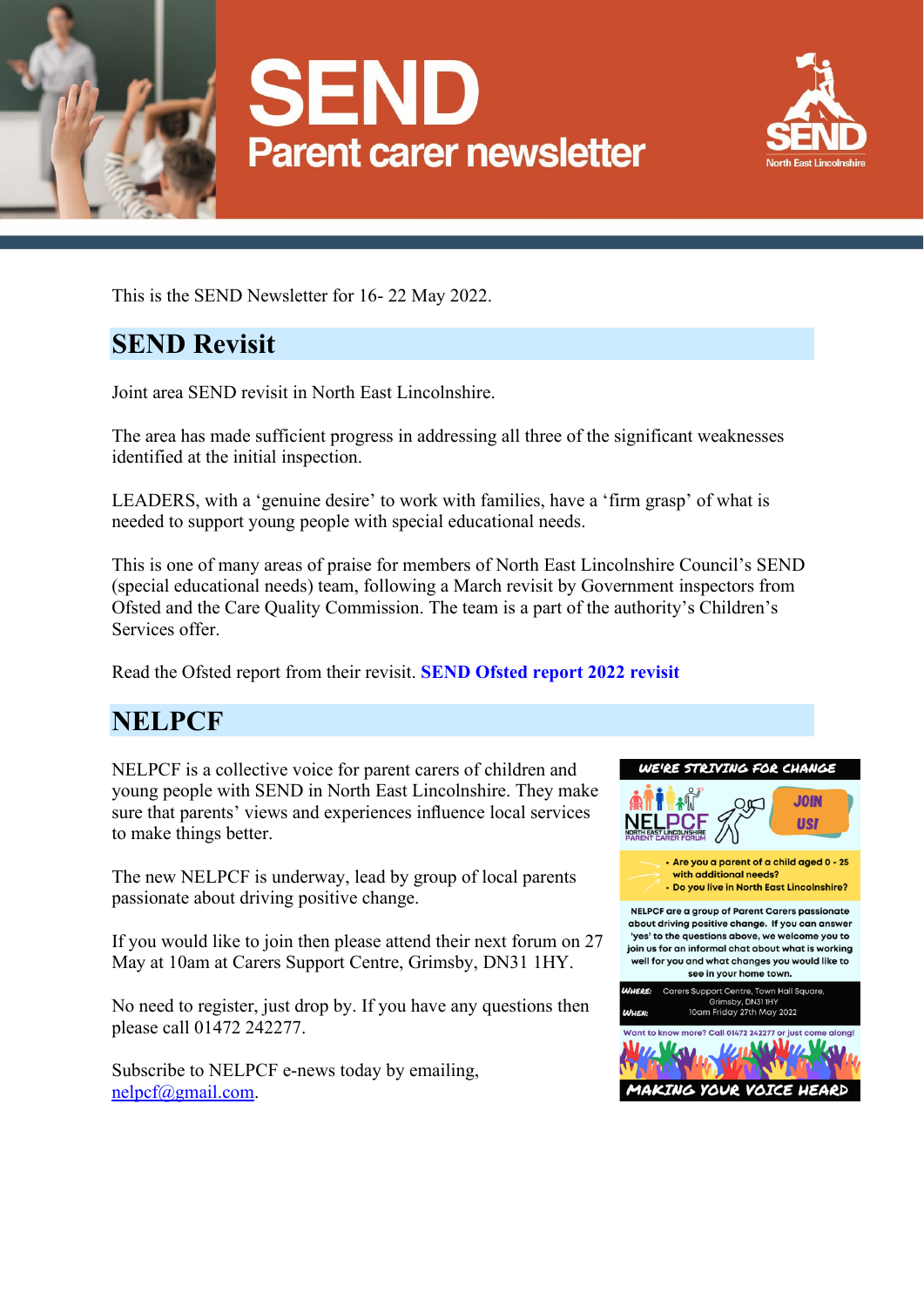#### **SENDIASS**



Jayne Parrish*,* North East Lincolnshire Interim SENDIASS Manager said: "It's great to see progress has and still is being made.

There is a better working relationship between parents and the local authority which is a great basis to move forward.

SENDIASS will always maintain to be that impartial advice service and will encourage the development of the co-production working.

The local offer has been improved and is a good source of information.

There seems to be a better understanding with all professionals across education, health and social care, about SEND and the wider issues for families.

SENDIASS is pleased that significant progress has been made – we are looking forward to build on that progress, so our families in the area can benefit.



Once new school places are confirmed, families start thinking about the transition, from practical ones about drop-off and pick-up, uniform and homework, to concerns about their child making friends or settling with their new teacher.

Check out our page on changing schools, key stages or classes, transition planning and moving to the next stage of education. [NELC SEND Local Offer | Changing schools, key](https://sendlocaloffer.nelincs.gov.uk/school-transitions/)  stages or [classes \(nelincs.gov.uk\)](https://sendlocaloffer.nelincs.gov.uk/school-transitions/)

## **Watch ENCANTO**



Watch Encanto FOR JUST TWO cans of food.

Welcome to the CANS film festival 2022. Enjoy a family film while helping a great cause.

Bring two cans of food per person. This means a family of four could get have a family day out for just 8 cans of food that will be donated to We Are ONE Foundation.

The film will be shown on Sunday 22 May at 11am.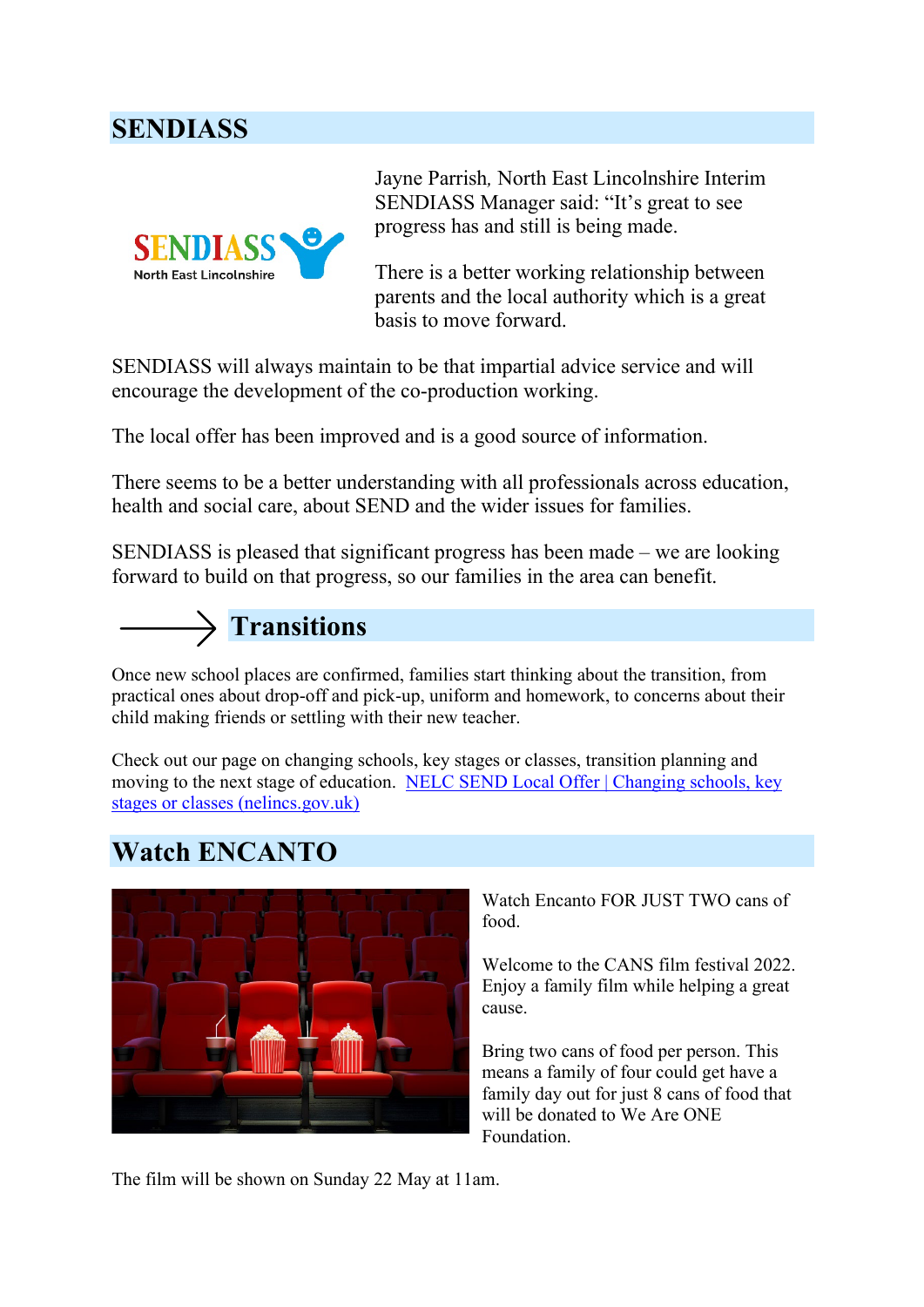Tickets can only be collected in person at the cinema with your donation. Donations are now being selected during box office hours to secure your tickets in advance.

[Parkway Cinemas | Facebook](https://www.facebook.com/parkwaycinemacleethorpes/)

Anyone facing hunger can contact We Are ONE Foundation on 01472 596290 or visit [www.weareonefoundation.co.uk.](http://www.weareonefoundation.co.uk/)

#### **Sensory cinema**

Speaking of the cinema. There is a separate event on 18 June which is a SEND friendly sensory cinema at the Grimsby Minster, St James Church in Grimsby.

Get your tickets, Sensory Cinema - [Mingle with Moana | CineShow](https://www.cineshow.co.uk/event-details/sensory-cinema-mingle-with-moana?fbclid=IwAR3DQ2KYNqoZ6r4jdyJbcHBj9xwZHeGmDxUYXbyW9Hwjk2xypYncw35lTds)

## **Cheaper broadband and phone for struggling families**



Social tariffs can provide a safety net for eligible households who might be struggling to afford their broadband or phone services.

[Cheaper broadband and phone](https://www.ofcom.org.uk/phones-telecoms-and-internet/advice-for-consumers/costs-and-billing/social-tariffs) packages - Ofcom

## **Inclusive SEND events**

Next week there is a host of fun events taking place in our area. Our Future Starts Here, Grimsby explores important issues of our time with a bold programme of cultural events to inspire, educate and surprise.

**Our Future Starts Here, Friday 27th – Sunday 29th May Find out more at [www.ourfuturestartshere.co.uk](http://www.ourfuturestartshere.co.uk/)**

These events include impressive outdoor performances and installations from leading UK artists, thought-provoking talks and hands-on workshops to inspire the next generation.

This includes acts that are suitable for those with Special Educational Needs and Disabilities and have performers with SEND.

1. Volo: Dreams of Flight - a virtual reality swing - one of them is suitable for Wheelchair users

2. Strong Lady (Sunday), is a RELAXED performances

3. Frock by Stopgap Dance is the diverse company with disabled performers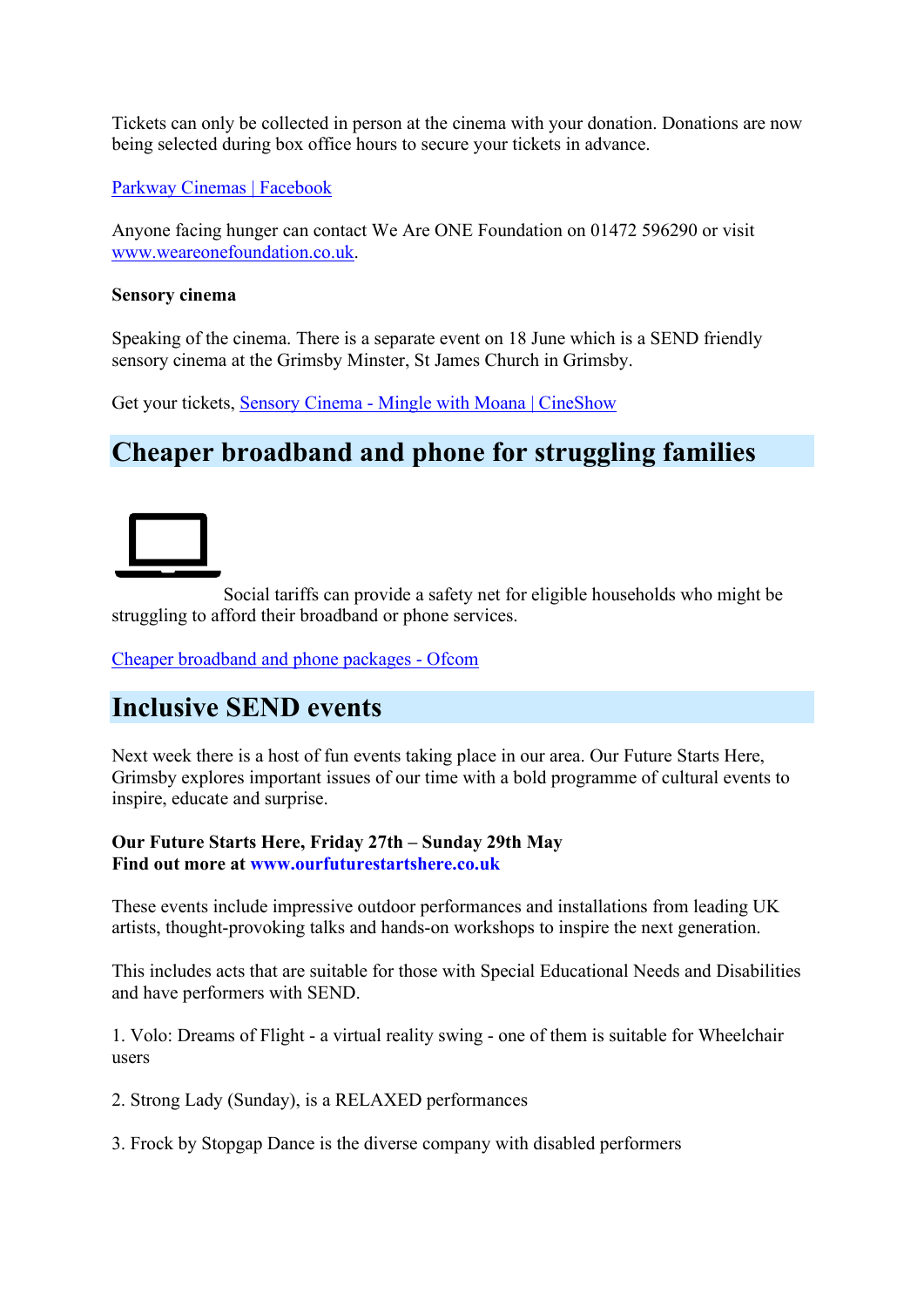4. Most of the outdoor programme is fully accessible

#### **Cleethorpes adapted beach buggies on BBC**

Did you know that we have adapted beach buggies for people with mobility issues?

[NELC SEND Local Offer | Cleethorpes beach buggies on BBC News \(nelincs.gov.uk\)](https://sendlocaloffer.nelincs.gov.uk/cleethorpes-beach-buggies-on-bbc-news/)

Teen Life is a six-session programme **free** of cost for parent carers of young people aged 10-16 with a diagnosis of an Autistic Spectrum Condition.

Educational Psychology Service, autism experienced, professionals who have been trained and licensed by The National Autistic Society's Licensed Training team to run the programme for families in their local

Teen Life is offered by NELC Community

# **Teen life**



area.

Session last for two and a half hours.

Three places are allocated on the Teen Life Programme. There are two for parent carers and one for a professional if you would like to bring one.

Topics include understanding autism in teenagers, women and girls, self-esteem, spending time with other people, stress and anxiety, behaviours, puberty, independence skills, education strategies and planning for their future.

For further information access the National Autistic Society.

Interested? Email [EPtraining@nelincs.gov.uk.](mailto:EPtraining@nelincs.gov.uk)

Schools and other professionals please support your parents and carers wishing to express interest in participating in the Teen Life programme by emailing,  $EPlaraining@nelines.gov.uk$ , or visit [Educational psychology support for parents and carers -](https://www.nelincs.gov.uk/children-families-and-schools/schools-and-education/educational-psychology/educational-psychology-support-for-parents-and-carers/) NELC | NELC [\(nelincs.gov.uk\).](https://www.nelincs.gov.uk/children-families-and-schools/schools-and-education/educational-psychology/educational-psychology-support-for-parents-and-carers/)

## **Autism in Schools May update**

The Autism in Schools parent carer forum met again on Tuesday 17 May.

It was a successful forum where parent carers shared their views. We also heard more about how Compass GO are facilitating engagement with children and young people. When we capture the voice of the child what we offer them improves, it also increases our understanding of their wants and needs and increases their confidence.